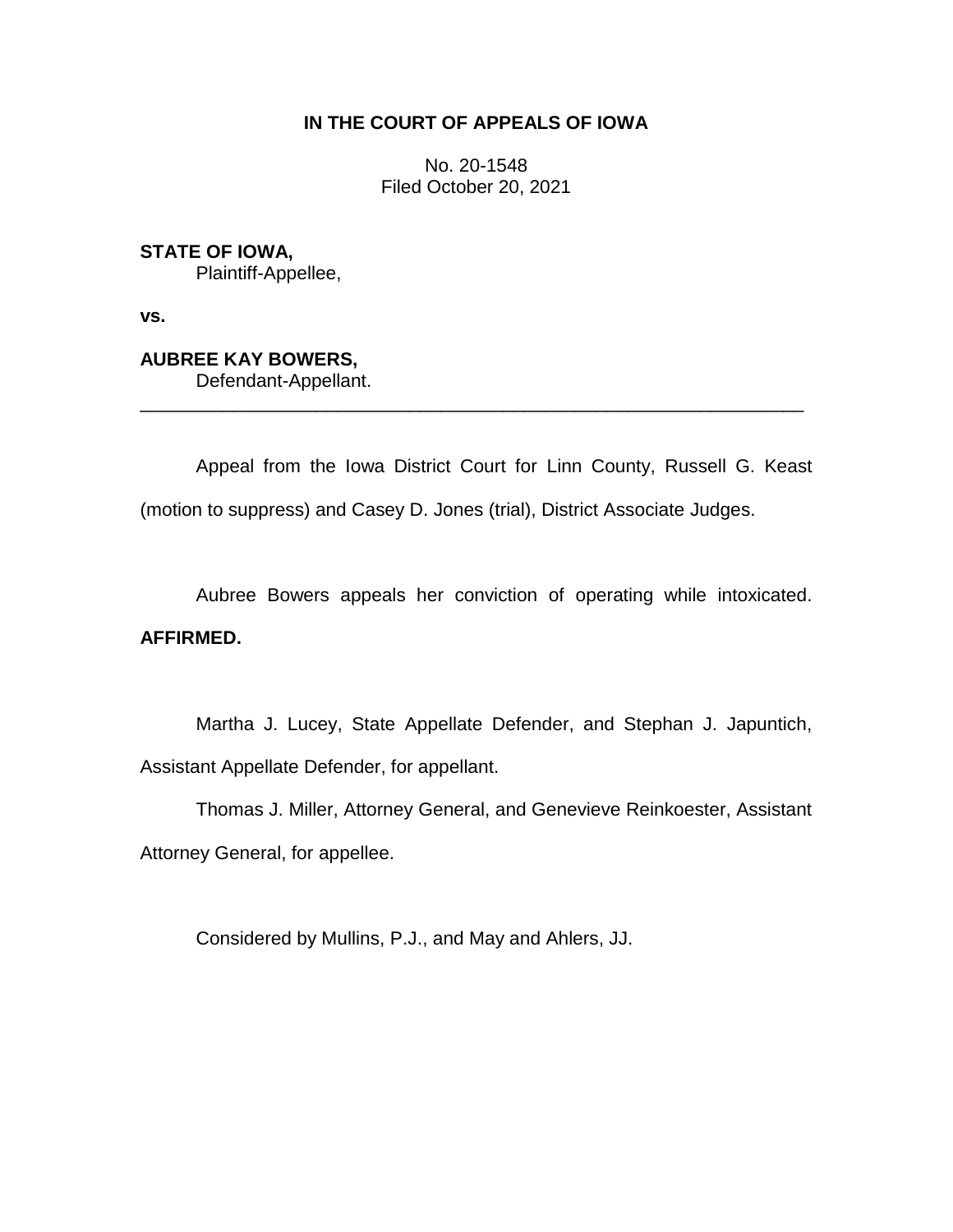## **MULLINS, Presiding Judge.**

Aubree Bowers appeals her conviction of operating while intoxicated. She challenges the district court's denial of her motion to suppress evidence obtained as a result of a traffic stop and the sufficiency of the evidence supporting her conviction.

# **I. Background**

For purposes of the suppression hearing, the parties stipulated to the

following facts:

[O]n August 24, 2019, at 2:26 a.m.[,] . . . . Deputy Heath Omar was traveling on Mount Vernon Road in Cedar Rapids, Linn County, Iowa, when he came into contact with a white Jeep Grand Cherokee that was also traveling on Mount Vernon Road in the oncoming direction. The witnesses will testify that Deputy Omar was operating his marked patrol unit at a speed of 41 miles an hour and that the posted speed limit on that section of Mount Vernon Road is 35 miles an hour.

The parties are stipulating that as the vehicles drew nearer to each other that the Jeep Grand Cherokee being operated by the defendant made a left-hand turn onto the oncoming traffic lane causing the deputy to take evasive action to avoid colliding with the vehicle being operated by the defendant.

At that point the deputy executed a traffic stop, alleging the basis of the stop—the probable cause to be that the defendant had made an unsafe left turn and subsequently the defendant was arrested and charged with operating a motor vehicle while under the influence of an alcoholic beverage.

After being charged by trial information with operating a motor vehicle while

under the influence of an alcoholic beverage, in violation of Iowa Code section

321J.1(a) (2019), Bowers moved to suppress the evidence obtained as a result of

the traffic stop. She argued Deputy Omar lacked a proper basis to initiate the

traffic stop because "the officer was speeding when he made the stop of defendant,

which negates any belief criminal activity was afoot." The State resisted, arguing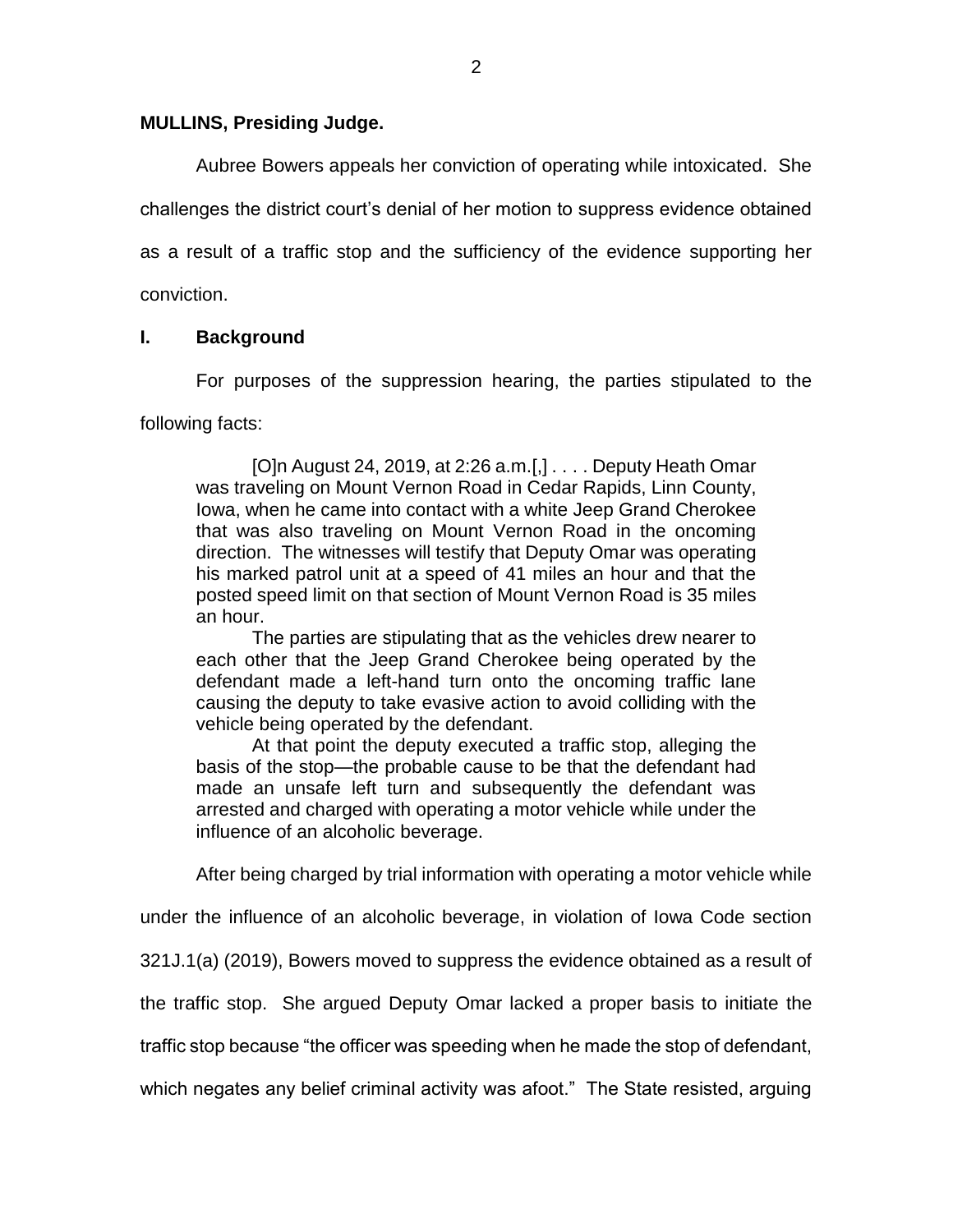Bowers's failure to properly yield to oncoming traffic was a violation of Iowa Code section 321.320 and was sufficient to support the stop.

At the ensuring hearing, Bowers argued her turn would have been lawful but for the officer's rate of speed. The court concluded the statute made no exception for "justifiable unsafe left turns" based on an oncoming vehicle's rate of speed. The court found probable cause justified the stop.

Following the denial of her motion to suppress, Bowers selected to have the matter tried on the stipulated minutes of evidence. The court found her guilty of operating a motor vehicle while under the influence of an alcoholic beverage and while having an alcohol concentration in excess of .08 or more. Bowers appealed following the imposition of sentence.

#### **II. Motion to Suppress**

Bowers argues she was subjected to an unconstitutional seizure. We review constitutional suppression issues de novo. *State v. Fogg*, 936 N.W.2d 664, 667 (Iowa 2019). "[W]e independently evaluate the totality of the circumstances as shown by the entire record." *State v. Smith*, 919 N.W.2d 1, 4 (Iowa 2018) (alteration in original) (quoting *State v. White*, 887 N.W.2d 172, 175 (Iowa 2016)). "Each case must be evaluated in light of its unique circumstances." *Fogg*, 936 N.W.2d at 667 (quoting *State v. Coffman*, 914 N.W.2d 240, 244 (Iowa 2018)).

"The Fourth Amendment [to] the United States Constitution," as applied to the states by the Fourteenth Amendment, "and article I, section 8 of the Iowa Constitution protect individuals against unreasonable searches and seizures." *State v. Naujoks*, 637 N.W.2d 101, 107 (Iowa 2001); *accord State v. McNeal*, 867 N.W.2d 91, 99 (Iowa 2015). Evidence obtained following a violation of these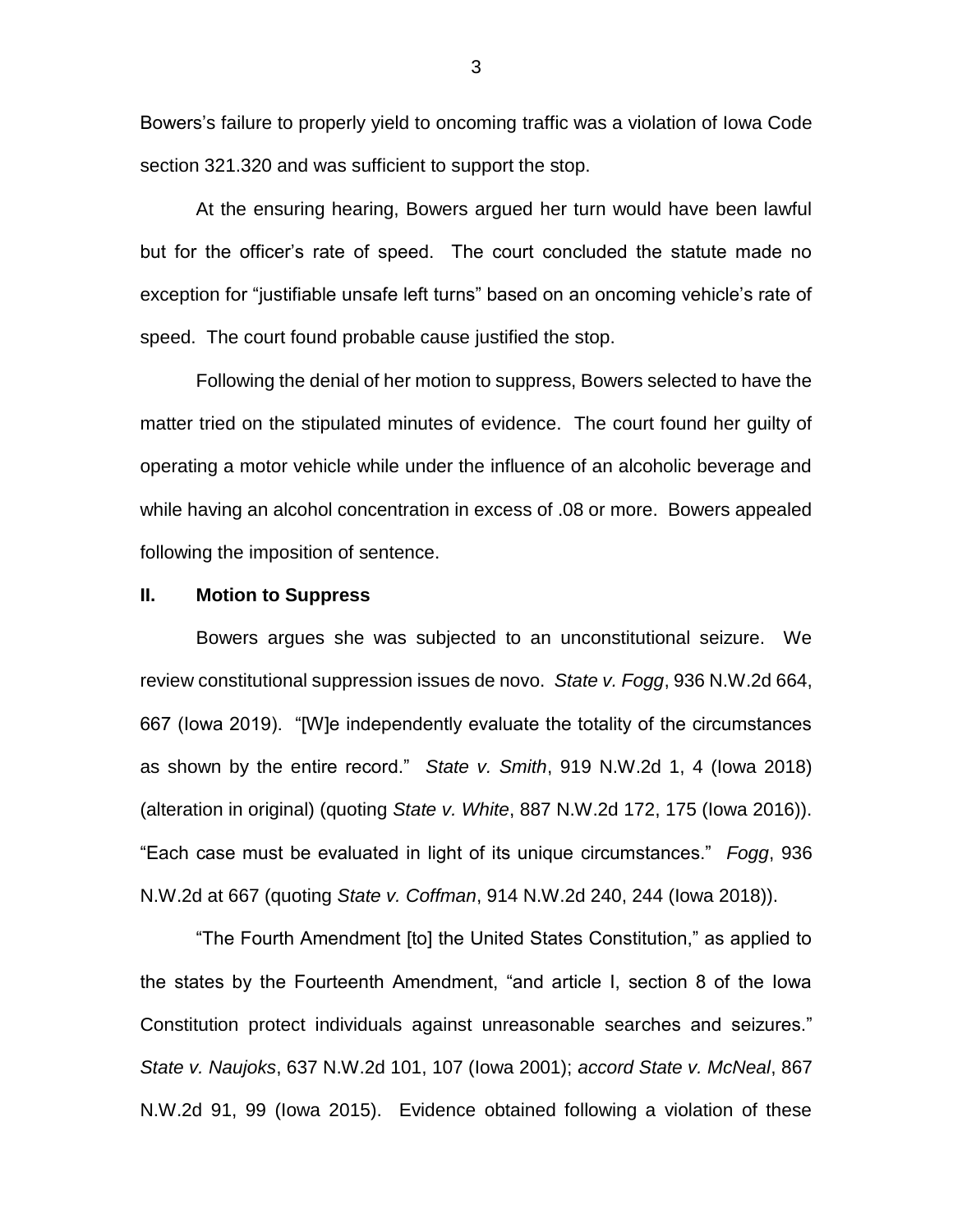constitutional protections is generally inadmissible at trial. *See Wong Sun v. United States*, 371 U.S. 471, 484–85 (1963); *Mapp v. Ohio*, 367 U.S. 643, 654–55 (1961); *Naujoks*, 637 N.W.2d at 111.

It is true that stopping an automobile and detaining its occupants unquestionably amounts to a seizure within the meaning of the state and federal constitutions. *See Delaware v. Prouse*, 440 U.S. 648, 653 (1979); *State v. Coleman*, 890 N.W.2d 284, 288 (Iowa 2017); *State v. Tyler*, 830 N.W.2d 288, 292 (Iowa 2013). But, all that is constitutionally required for a traffic stop to be permissible is that it be reasonable. *See* U.S. Const. amend. IV; Iowa Const. art. I, § 8. "Generally, a traffic stop is reasonable when the police have probable cause or reasonable suspicion to believe that the motorist violated a traffic law." *State v. Brown*, 930 N.W.2d 840, 845 (Iowa 2019). The burden is on the State to establish probable cause by a preponderance of the evidence. *Id.* at 855. If a traffic infraction occurs, however minor, and the officer witnessed it, the State has met its burden. *Id.*; *State v. Tague*, 676 N.W.2d 197, 201 (Iowa 2004). "The existence of probable cause for a traffic stop is evaluated 'from the standpoint of an objectively reasonable officer.'" *Brown*, 930 N.W.2d at 855 (quoting *Tyler*, 830 N.W.2d at 293–94). And, importantly, "[p]robable cause may exist even if the officer's perception of the traffic violation was inaccurate." *Tyler*, 830 N.W.2d at 293. "Probable cause exists where the facts and circumstances within [the officer's] knowledge and of which [he] had reasonably trustworthy information [are] sufficient in themselves to warrant a man of reasonable caution in the belief that an offense has been or is being committed." *State v. Pals*, 805 N.W.2d 767, 775 (Iowa 2011) (alterations in original) (internal quotation marks omitted) (quoting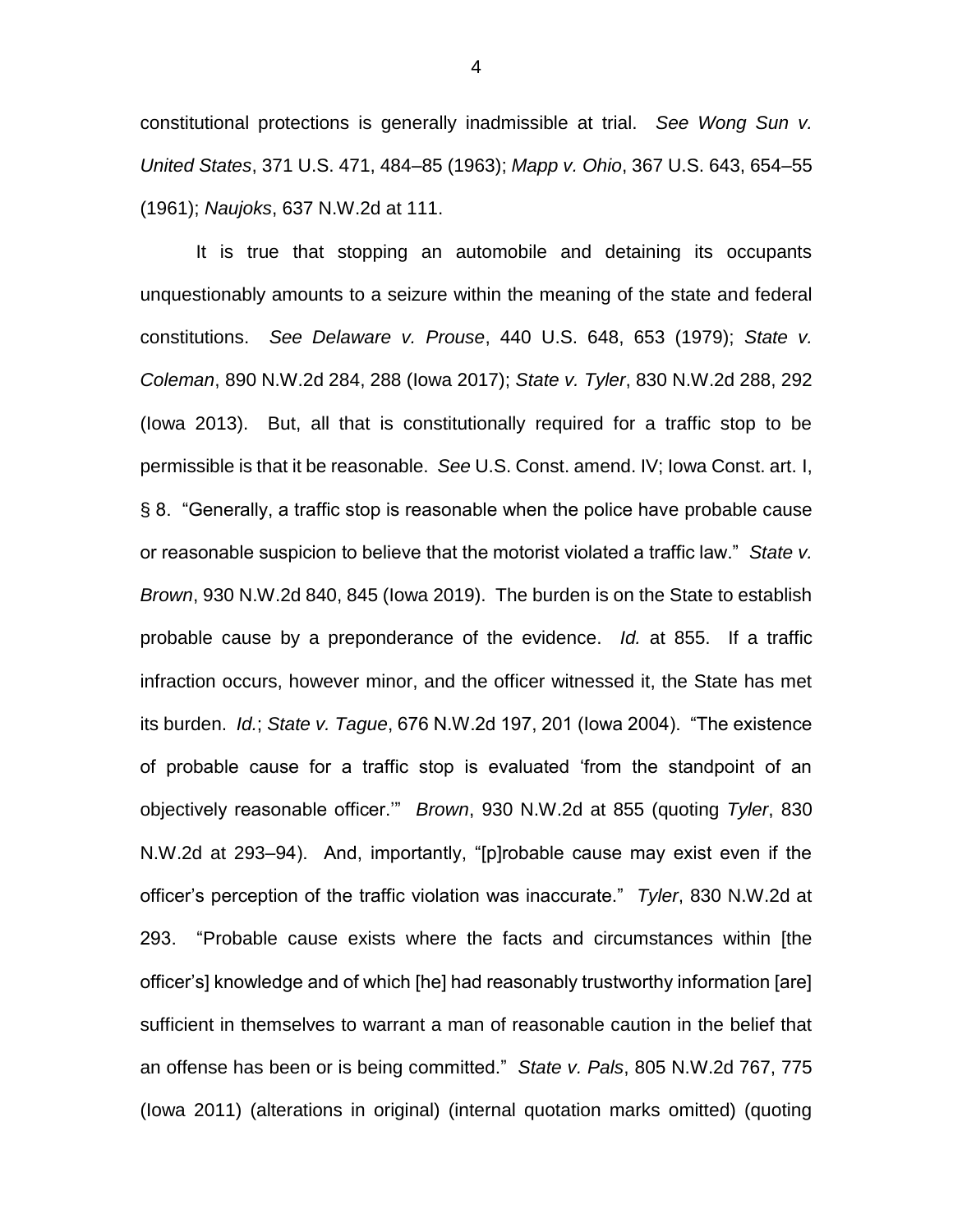*Brinegar v. United States*, 338 U.S. 160, 175 (1949)). In determining whether the officer observed a violation of our traffic laws, we will "give considerable deference to the trial court's findings regarding the credibility of the witnesses," but we will not be "bound by them." *See Tague*, 676 N.W.2d at 201. Reasonable suspicion also justifies a brief detention for investigatory purposes and is established if "the stopping officer had specific and articulable facts, which taken together with rational inferences from those facts, to reasonably believe criminal activity may have occurred." *Id.* at 204.

Bowers claims, "[a]rguably, Deputy Omar's violation of the posted speed limit caused [her] left-hand turn to be illegal." She goes on to argue the State failed to meet its burden to show the stop was legal because it did not call Deputy Omar to testify about the details of the stop, namely the distance between the vehicles. As the State summarizes it, Bowers's claim is that Deputy Omar caused her to commit a traffic infraction by driving six miles over the speed limit. The relevant statute provides as follows:

The driver of a vehicle intending to turn to the left within an intersection or into an alley, private road, or driveway shall yield the right-of-way to all vehicles approaching from the opposite direction which are within the intersection or so close thereto as to constitute an immediate hazard, then said driver, having so yielded and having given a signal when and as required by this chapter, may make such left turn.

Iowa Code § 321.320. What we do know is Bowers's left-hand turn required Deputy Omar to "take evasive action to avoid colliding with the vehicle being operated by" Bowers. So the distance between the vehicles is largely irrelevant. The only question is whether Deputy Omar's speed rendered Bowers's maneuver to not be in violation of the statute. *See State v. Montgomery*, No. 02-1753, 2003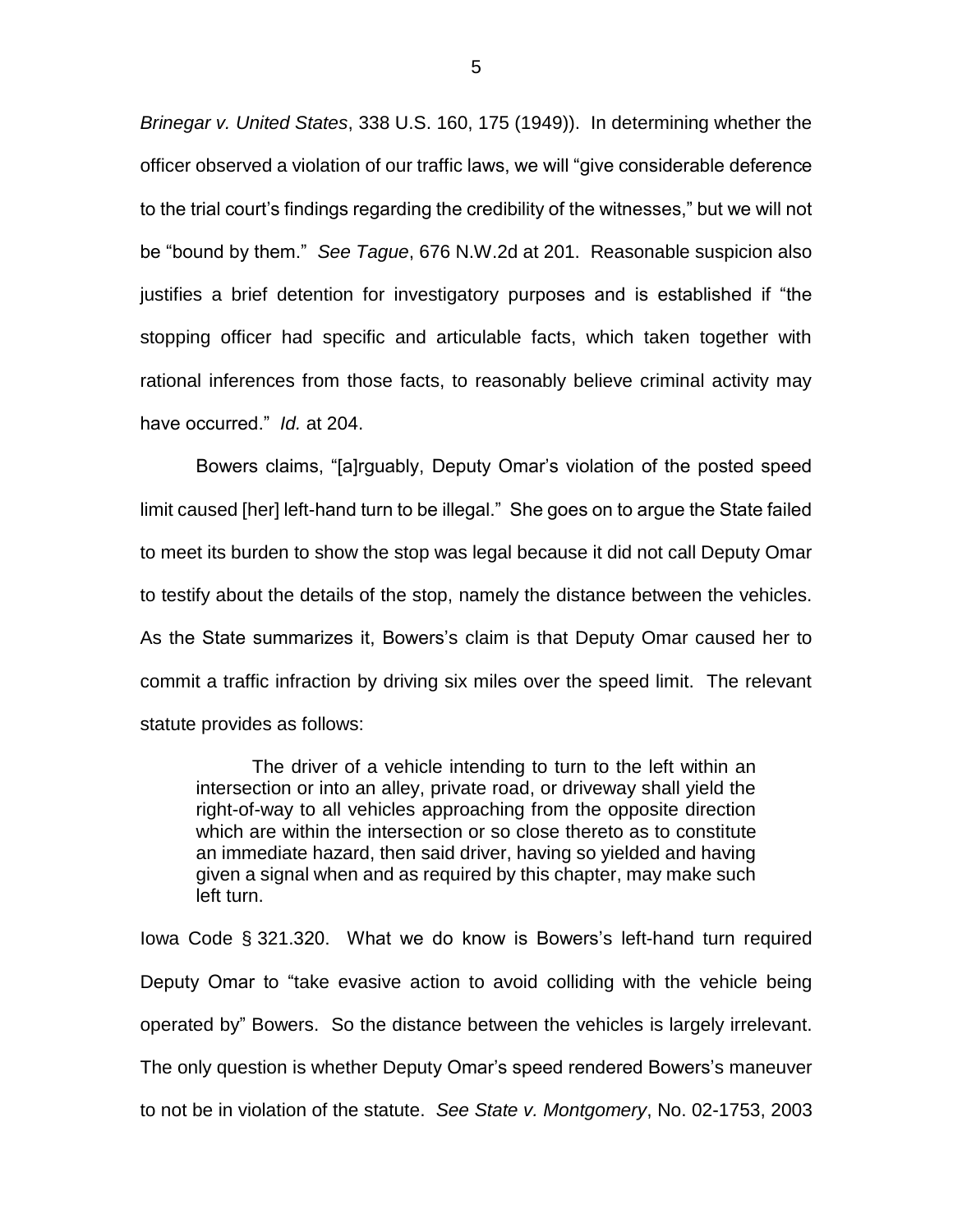WL 21459331, at \*2–3 (Iowa Ct. App. June 25, 2003) (finding no violation of section 321.320 when motorist began left turn but then stopped halfway through intersection when officer was preparing for a right turn at the same intersection and officer stopped to avoid a collision because motorist's maneuver would have allowed the officer to safely complete his turn, even though officer would not have avoided a collision if he had kept going straight, and the lack of the violation rendered a traffic stop unjustified).

Bowers's brief cites several civil cases and argues we should apply principles of contributory negligence and find Deputy Omar contributed to the cause of the traffic violation, thus negating probable cause for the vehicle stop. We note the cases Bowers cites predate Iowa's adoption of comparative fault which eliminated the complete bar of liability in civil cases in which a plaintiff was contributorily negligent. And Bowers fails to acknowledge *State v. Hubka,* a criminal case that considered civil contributory negligent cases in deciding criminal liability. 480 N.W.2d 867, 869–70 (Iowa 1992). "[A] defendant cannot escape criminal responsibility for [a traffic violation] merely because factors other than his [or her] acts contributed to the [violation], provided such other factors are not the sole proximate cause of" the violation. *Id.* at 869. The fact that Deputy Omar's speed may have been a factor does not relieve Bowers of criminal responsibility for the traffic violation. *See id.* at 869–70. This is because the failure of Deputy Omar to travel at a rate of speed six miles per hour fewer is not so substantial an act that would absolve Bowers from criminal liability for pulling out in front of him. *See id.* at 870. Furthermore, the question for us is not the ultimate criminal liability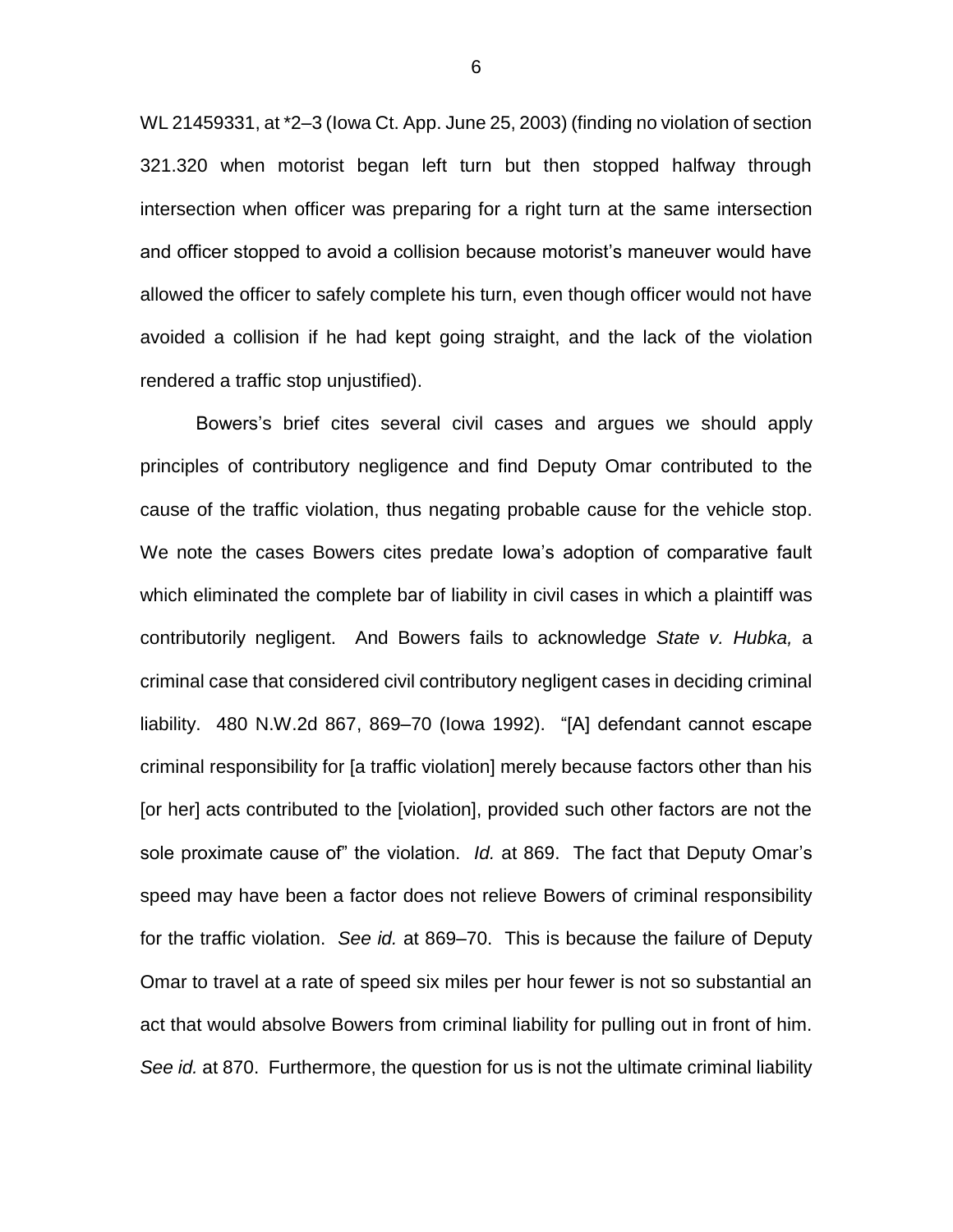for the improper turn, but whether the facts were sufficient to support probable cause to make the vehicle stop.

In any event, the constitutionality of this traffic stop turns on reasonability. As the district court noted, the statute required Bowers to yield to oncoming traffic. It does not create an exception for traffic that is traveling over the speed limit. So Bowers violated the statute and, thus, Deputy Omar had a sufficient basis to initiate a traffic stop. We affirm the denial of Bowers's motion to suppress.

#### **III. Sufficiency of the Evidence**

 $\overline{a}$ 

Bowers argues the evidence was insufficient to support her conviction under either alternative cited by the district court.<sup>1</sup> Challenges to the sufficiency of the evidence are reviewed for corrections of errors at law. *State v. Albright*, 925 N.W.2d 144, 152 (Iowa 2019). The court views "the evidence 'in the light most favorable to the State, including all reasonable inferences that may be fairly drawn from the evidence.'" *State v. Ortiz*, 905 N.W.2d 174, 180 (Iowa 2017) (quoting *State v. Huser*, 894 N.W.2d 472, 490 (Iowa 2017)). All evidence is considered, not just that of an inculpatory nature. *See Huser*, 894 N.W.2d at 490. "[W]e will uphold a verdict if substantial evidence supports it." *State v. Wickes*, 910 N.W.2d 554, 563 (Iowa 2018) (quoting *State v. Ramirez*, 895 N.W.2d 884, 890 (Iowa 2017)). "Evidence is substantial if, 'when viewed in the light most favorable to the State, it can convince a rational [factfinder] that the defendant is guilty beyond a reasonable

<sup>&</sup>lt;sup>1</sup> We agree with Bowers and the State that the minutes do not support a conviction under the second alternative. Including that ground was probably an inadvertence. The State submits we should remand to allow the error to be corrected. That is not required if we find the conviction supported under the first alternative. *See State v. Warren*, 955 N.W.2d 848, 858 (Iowa 2021).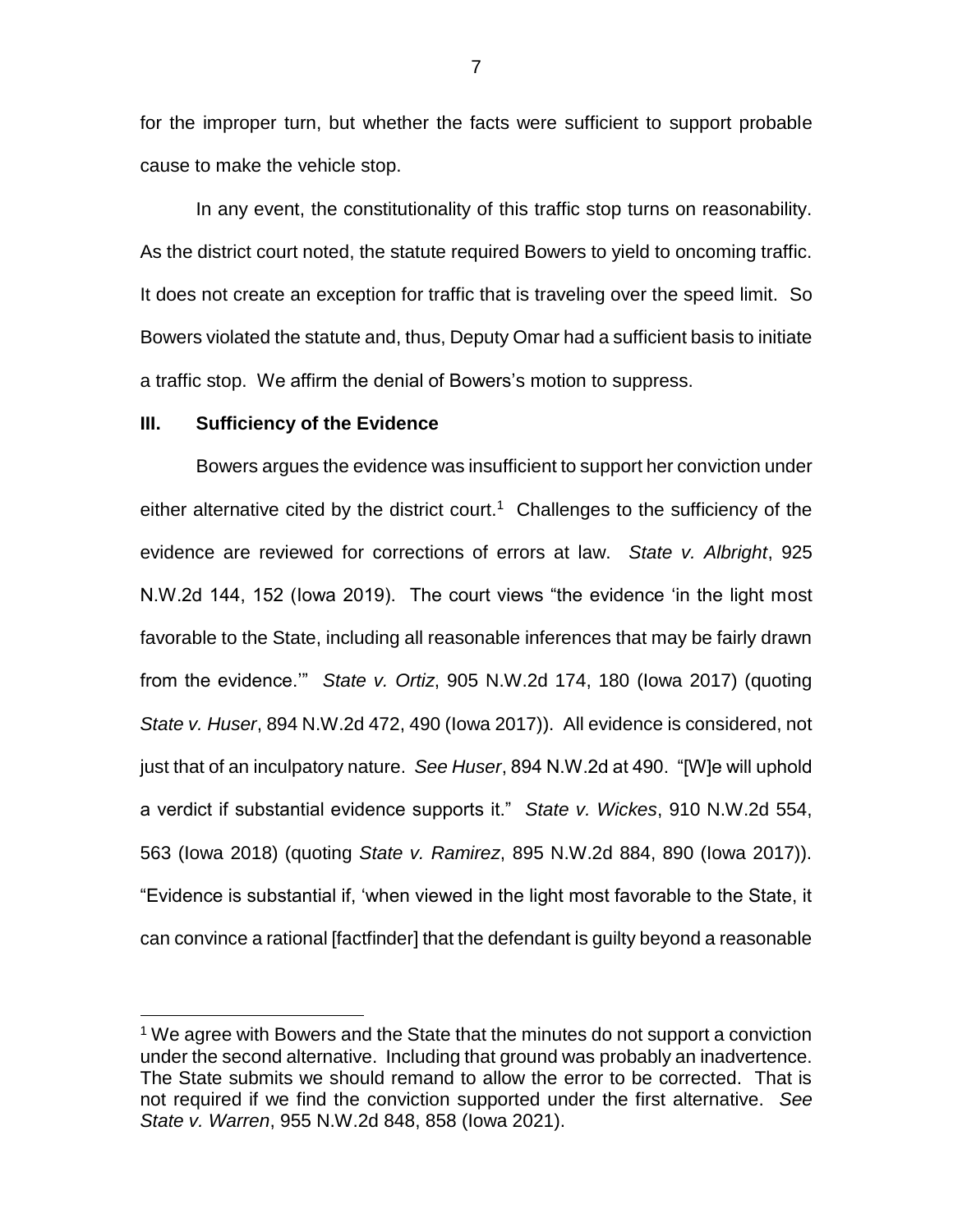doubt.'" *Id.* (quoting *Ramirez*, 895 N.W.2d at 890). Evidence is not rendered insubstantial merely because it might support a different conclusion; the only question is whether the evidence supports the finding actually made. *See Brokaw v. Winfield-Mt. Union Cmty. Sch. Dist.*, 788 N.W.2d 386, 393 (Iowa 2010). In considering a sufficiency-of-the-evidence challenge, "[i]t is not the province of the court . . . to resolve conflicts in the evidence, to pass upon the credibility of witnesses, to determine the plausibility of explanations, or to weigh the evidence; such matters are for the [factfinder]." *State v. Musser*, 721 N.W.2d 758, 761 (Iowa 2006) (quoting *State v. Williams*, 695 N.W.2d 23, 28 (Iowa 2005)).

The minutes of evidence provide the following pertinent facts. After initiating the traffic stop based on the improper failure to yield, Deputy Omar made contact with Bowers, and "an odor of an alcoholic beverage was noted on the defendant's breath as well as other outward signs of insobriety." Another officer arrived on the scene "and immediately noticed signs of intoxication on the defendant." Bowers reported she consumed three drinks between 3:00 p.m. and 6:00 p.m. Bowers was subjected to field sobriety testing, and her performance on those tests led the assisting officer to opine Bowers was under the influence of an alcoholic beverage. She refused to submit to a chemical test after being transported to the jail. A third officer interviewed Bowers at the jail and her "appearance, conduct, and demeanor" led him to believe Bowers was under the influence of an alcoholic beverage.

As to the first alternative cited by the district court—operating a motor vehicle while under the influence of an alcoholic beverage—Bowers complains the minutes of evidence did not detail the behavioral indicators of intoxication she